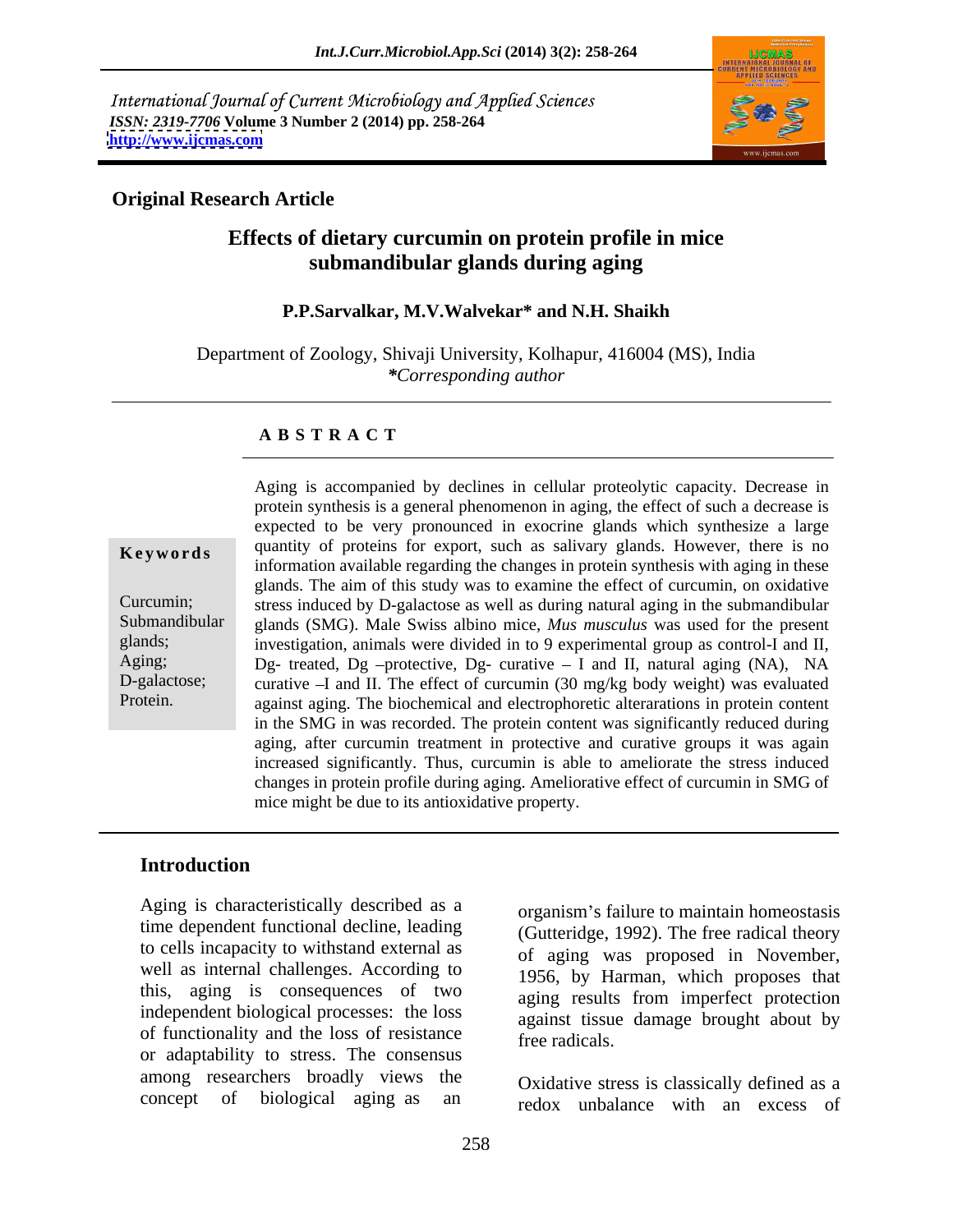oxidants or a defect in antioxidants (Sies, activity (Lee *et al.,* 2010). Several *in vivo* 1985) . Free radicals are known to attack studies show the neuroprotective effect of the structure of cell membranes, which create metabolic waste products. Such toxic accumulation interferes with cell communication, disturbs DNA, RNA and protein synthesis, lower energy levels generally impair vital chemical processes. ROS induced oxidation of proteins can lead to changes in the proteins three dimensional structure or cross linking of the proteins (Farr and Kogoma,1991).

Gradual loss of reverse capacity is weighing 50-55 gm, received considered normal physiological aging (Fries,1980). Normal aging process has distilled water and were orally fed with been suggested as etiological factor for salivary dysfunction (Perderson *et al.*,<br>1985; Cowman *et al.*, 1994; Yeh *et al.*, **Control- II group**: Six months adult mice,<br>1998). Salivary dysfunction in older adults weighing 50-55 gm, orally fed with 0.5ml is likely due to systemic diseases, prescription and non-prescription medications, chemotherapy and head and **D-galactose treated group:** Received neck radiations (Ship *et al*., 2002). subcutaneous injection of 0.5 ml of 5% D -

The aim of this study was to examine the modulatory effect of submandibular gland **Dg-treated protective group:** Received (SMG) functions in aged mice by subcutaneous injection of  $0.5$  ml of  $5\%$  Dstimulating salivary response by oral galactose and then along with injection, administration of curcumin. curcumin dissolved in honey (30 mg/kg

Studies on natural products of potential therapeutic values are of important not only because of the medicinal applications **Dg-treated curative group I:** Received of the active principles involved but also in understanding natures processes and galactose for 30 days and then for next 30 homeostatic mechanisms operating in days were orally fed with curcumin

Curcumin is the major pigment from dried rhizome of the plant *Curcuma longa,* that **Dg-treated curative group II:** Received has been used as spice and traditional subcutaneous injection of 0.5 ml of 5% Dmedicine in Asia for centuries to treat galactose for 30 days and then for next 45 gastrointestinal upset, arthritic pain, days were orally fed with curcumin parasitic infections etc., Curcumin extends dissolved in honey.(30 mg/kg body life span in *Drosophila* by reducing oxidative stress and increasing locomotive

curcumin that protects against neurodegenerative disorders including Alzheimer's disease.

## **Materials and Methods**

Male Swiss albino mice *Mus musculus* Linn. were used for present investigation. Animals were grouped into 9 ( $n = 6$ )

**Control- I group**: Six months adult mice, weighing 50-55 gm, received subcutaneous injection of 0.5 ml of 0.5ml honey as vehicle, for 30 days.

**Control- II group**: Six months adult mice, weighing 50-55 gm, orally fed with 0.5ml honey as vehicle, for 30 days.

galactose for 30 days (Song *et al.,* 1999).

subcutaneous injection of 0.5 ml of 5% D body weight/day/animal) (Reddy and Lokesh, 1996) was fed orally for 30 days.

living organisms. dissolved in honey (30 mg/kg body subcutaneous injection of 0.5 ml of 5% D weight/day/animal).

weight/day/animal),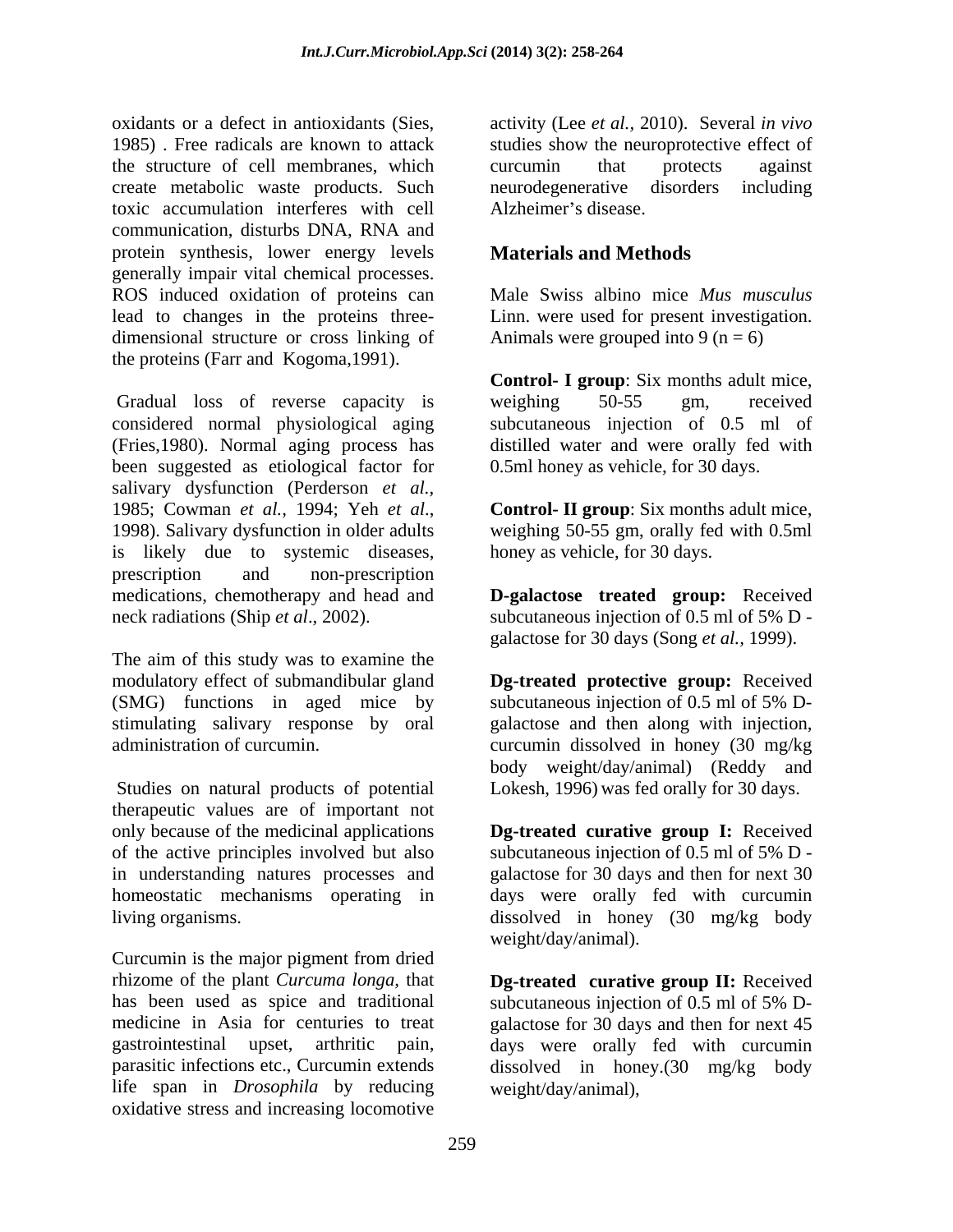**Natural aging group:** Mice were kept as it is without any drug or extract treatments **Results and Discussion** up to the age of 24 months for natural

**Natural aging curative I:** To naturally body weight was fed orally daily for 30

food (Pranav Amrut food 'Sangli') and

chemicals CO. USA. All animals were supplementation on protein content submandibular glands were dissected out,

Estimation of protein by Lowry's method

All values are expressed as mean  $\pm$  S.D. The statistical analysis was performed from all experimental groups show using student's 't' test. A value of  $P < 0.001$  some what similar banding pattern, was considered statistically highly significant.

# **Results and Discussion**

aging. Table no. 1 shows effect of curcumin aged mice (20-22 months) curcumin treated aged male mice. Protein content in dissolved in honey at a dose of 30mg/kg SMG from control - I group was 800.833 days. significantly reduced in D-galactose **Natural aging curative II:** To naturally While in Dg-treated protective group aged mice (20-22 months) curcumin mice SMG, the protein content was again dissolved in honey at a dose of 30mg/kg increased and the increase was significant body weight was fed orally daily for 45 as compared to D-galactose treated group days. (2:3, P<0.01). In Dg-treated curative Animals were supplied with pelleted mice significantly increased as compared to D drinking water *ad libitum.* Animals were P<0.01). In that also, Dg-treated curative maintained in plastic cages in AC animal group -II group showed significant house (CPCSEA /233) under 12:12 hr L: increase as compared to Dg-treated D cycles.  $\Box$  curative group  $-I(4:5, P<0.01)$ . supplementation on protein content (µg/mg tissue) in SMG of D-galactose  $\pm$  32.3136  $\mu$ g/mg tissue which was treated group mice SMG  $(1:2, P<0.001)$ . group I and II, the protein content was galactose treated group  $(2:4, P<0.01; 2:5,$ 

Curcumin was obtained from Sigma Table no. 2 shows effect of curcumin sacrificed after 24 hrs of completion of  $(\mu g/mg)$  tissue) in SMG of naturally aged treatment by cervical dislocation. The male mice. In natural aging group the rinse in distilled water, blotted on blotting 17.24 µg/mg tissue and was highly paper, weighed and kept in freezer for significant as compared to control - II freezing. group (1:2, P<0.001). In natural aging (1951) using Bovine serum as standard. increased as compared to natural aging Electrophoretic separation of protein by  $\qquad \qquad \text{group} \quad (2:3, \quad P<0.01; \quad 2:4, \quad P<0.01).$  In Laemmli method (1970).  $\qquad \qquad$  natural aging curative group  $-$  II the **Statistical analysis** to natural aging group  $-$  II (3:4, P<0.01). supplementation on protein content protein content was reduced to 227.5  $\pm$ curative group  $- I$  and II the protein content in SMG was again significantly protein content was increased as compared

> The electrophoretic separation of proteins from all experimental groups show some what similar banding pattern,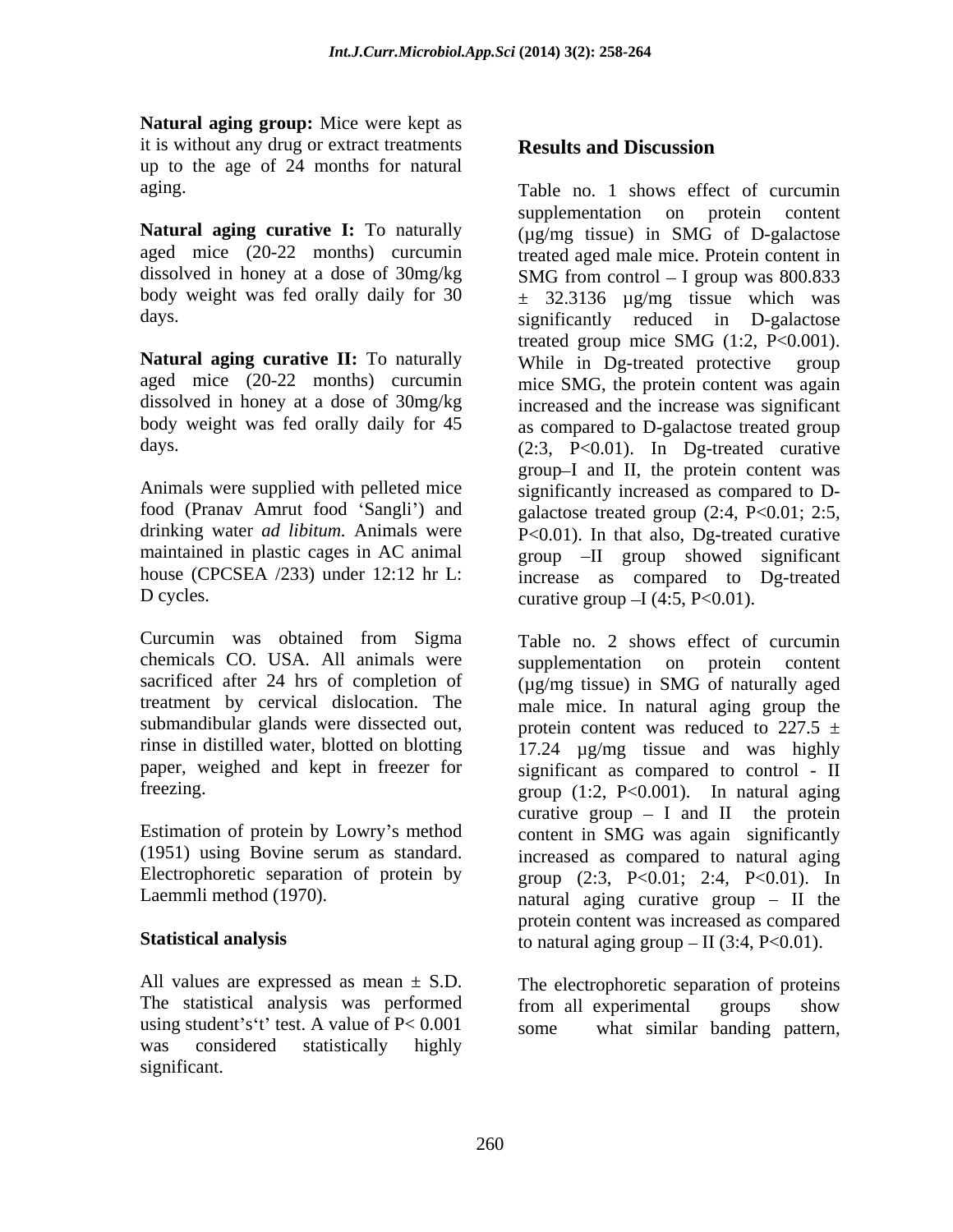**Table.1** Effect of curcumin supplementation on protein content ( $\mu$ g/mg tissue) in submandibular glands of D-galactose induced aged male mice. Values are mean  $\pm$  S.D. (Numbers in parenthesis denotes number of animals).

| Sr.            | Treatment                     | <b>Protein content</b> | <b>Statistical</b> |
|----------------|-------------------------------|------------------------|--------------------|
| N <sub>0</sub> | $(n=6)$                       |                        | significance       |
|                | Control-1                     | $800.8333 \pm 32.3136$ | 1:2, $P<0.001$     |
|                | D-galactose treated           | $280 \pm 17.0294$      | 2:3, P<0.01        |
|                | Dg- treated protective        | $325 \pm 16.7332$      | 2:4, P<0.01        |
|                | Dg-treated curative-I         | $627.5 \pm 17.2482$    | 2:5, P<0.01        |
|                | treated curative -II<br>$Dg-$ | $650.833 \pm 32.3136$  | 4:5, $P<0.01$      |

P<0.01= significant, P<0.001= highly significant.

**Table.2** Effect of curcumin supplementation on protein content ( $\mu$ g/mg tissue) in submandibular glands of naturally aged male mice. Values are mean  $\pm$  S.D. (Numbers in parenthesis denotes number of animals).

| Sr. No. | <b>Treatment</b><br>$(n=6)$ | <b>Protein content</b> | <b>Statistical</b><br>significance |
|---------|-----------------------------|------------------------|------------------------------------|
|         |                             |                        |                                    |
|         | $Control - II$              | $800.8333 \pm 32.3136$ | $\therefore$ 2, P<0.001            |
|         | Natural aging               | $227.5 \pm 17.2482$    | 2:3, P<0.01                        |
|         | Natural aging curative- I   | $369.1667 \pm 21.5445$ | 2:4, $P<0.01$                      |
|         | Natural aging curative-II   | $470.00 \pm 14.1421$   | 3:4, P<0.01                        |

P<0.01= significant, P<0.001= highly significant.

but the staining intensity from all groups In case of natural aging group the was different (Plate.1). In case of electrophoretic separation of proteins from electrophoretic separation of SMG from SMG shows decrease in the staining D-galactose treated group, the staining intensity of all the bands as compared to intensity of all bands was much reduced as control group. In natural aging curative compared to control group. The bands of group- I and II, the staining intensity of all high molecular weight mucins, lactoferin the bands was increased as compared to and peroxidase were totally disappeared. natural aging group. Especially, staining In Dg-treated protective group not much intensity of bands of lactoferin, difference in banding pattern was observed peroxidase, amylase, proline rich when compared with D-galactose treated glycoproteins, glycosylated PRPs was group. While in Dg- treated curative group- I and II, there was much more increase in band staining intensity as compared to D-galactose treated group In the present study, the protein content in was observed. Staining intensities of SMG of D-galactose treated induced aging glycosylated PRPs, proline rich mice as well as in natural aging mice was glycoproteins, amylase, lactoferin and significantly reduced as compared to peroxidase remarkably increased.

electrophoretic separation of proteins from intensity of bands of lactoferin, peroxidase, amylase, proline rich increased as compared to natural aging group (Plate. 2).

control groups.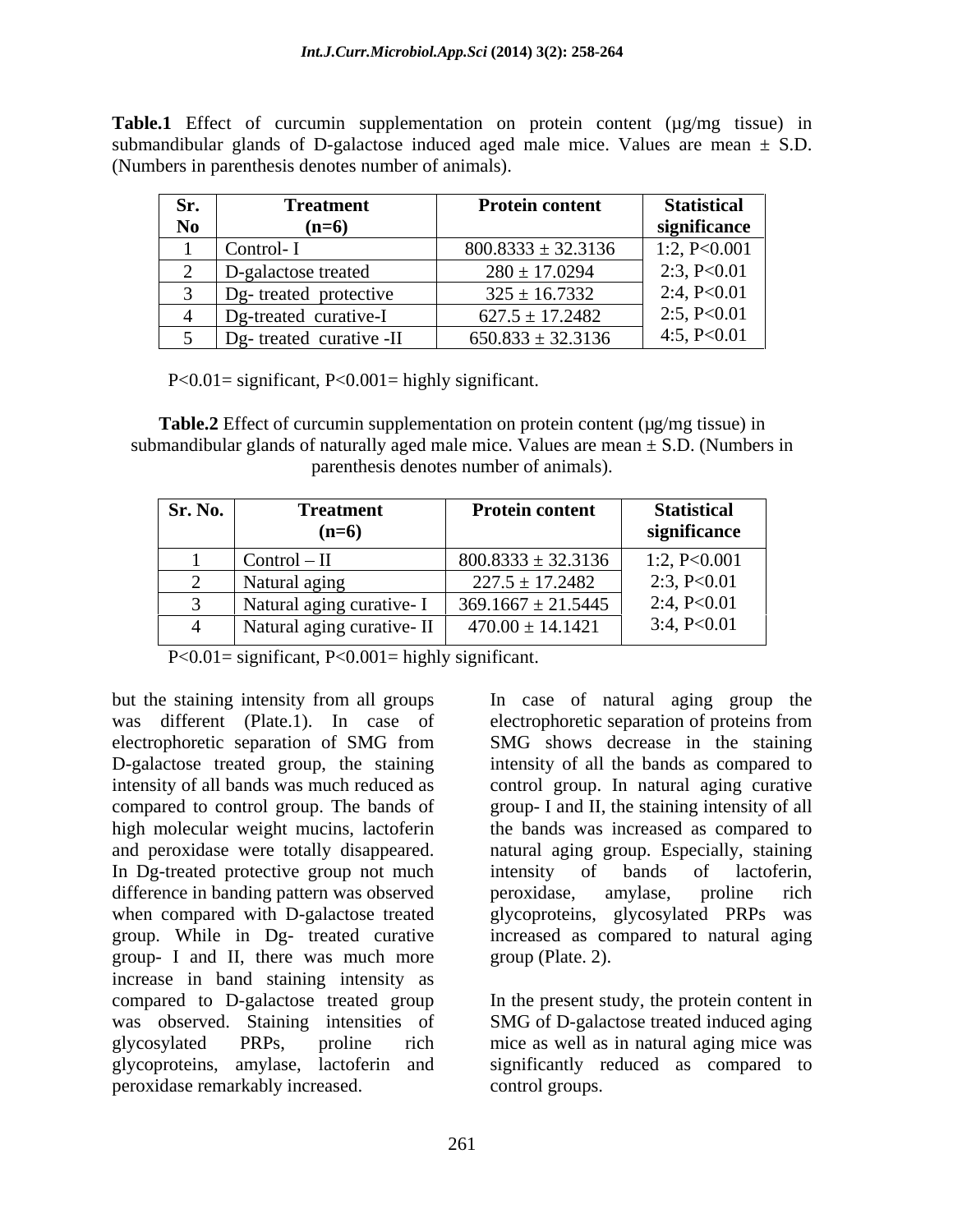

Plate.1 The electrophoretic separation of proteins from all experimental groups

**Plate.2** Electrophoretic separation of proteins from SMG

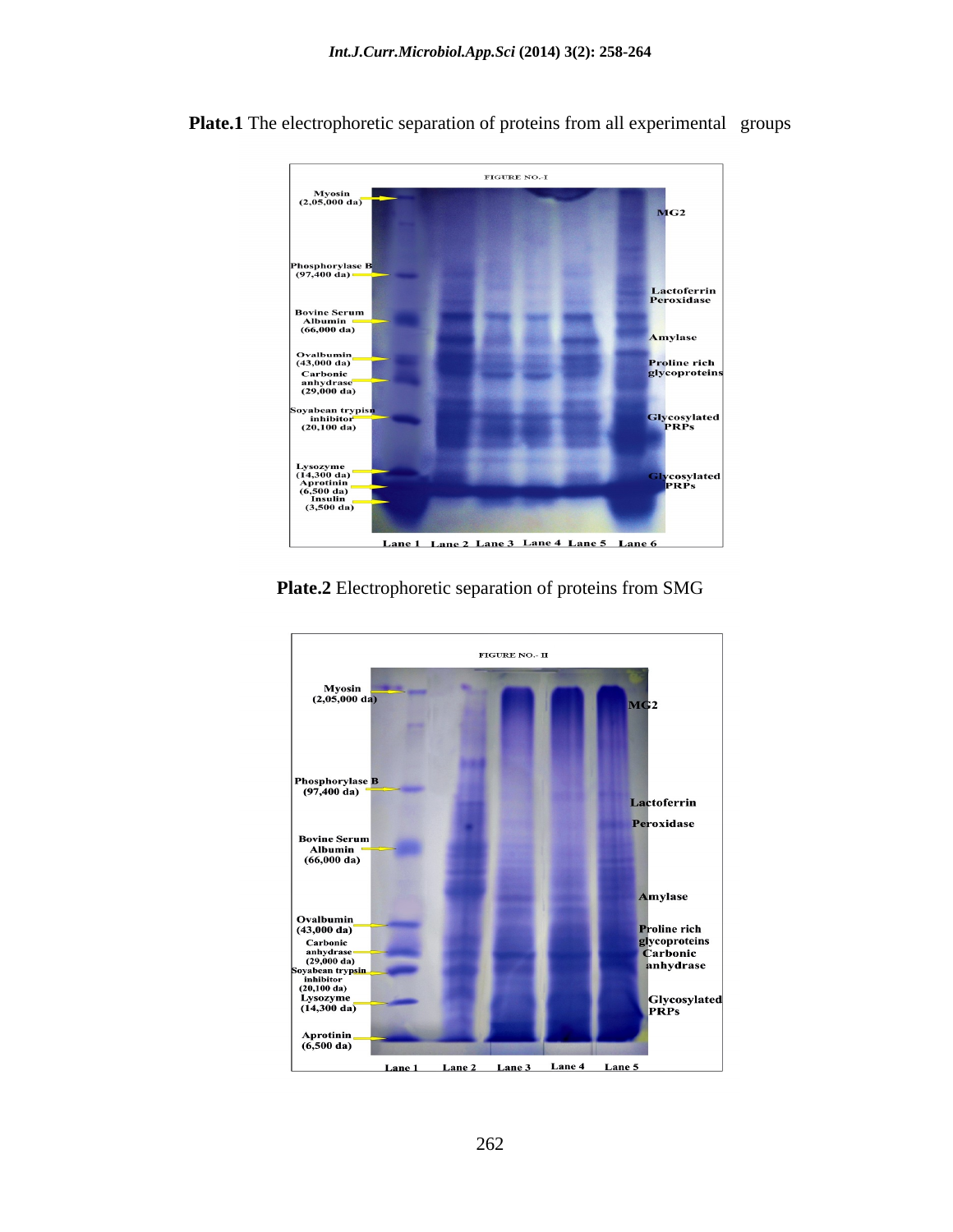Both physiologically and pathologically, Also a significant increase was observed D-galactose treated animals resemble their in the SMG protein content after curcumin aged control counterparts of 16-24 months treatment in the curative groups of both old (Gong and Xu, 1991; Li *et al.,* 1995; accelerated aging as well as natural aging Tian *et al*., 1996; Zhang *et al.,* 1996). groups, indicating curcumin is best Recent reports implicate the chronic antioxidant neutralizing the damaging administration of D-galactose for effects caused by aging. accelerating aging, influences age related

Efficient macromolecular turnover is especially staining intensity of bands of integral to the normal function and amylase, proline rich glycoproteins, survival of a biological system. Although survival property and general system and survival of a biological system. Although survival property and  $\alpha$ there are larger variations in the rates of peroxidase was increases as compared to degradation of individual proteins, it is D-galactose - treated group. This confirms generally observed that overall protein the results of biochemical estimation. turnover slows down during aging (Rattan Curcumin changes protein and 1996; Van *et al.,* 1995). However it glycoprotein turnover due to increase in should be pointed out that age related transcription .This proves that curcumin slowing down of bulk proteins synthesis turnover the proteins and glycoproteins does not mean that the synthesis of each including faster transcription which and every protein becomes slower uniformly during aging. The physiological consequences of decreased protein turnover include the accumulation of altered and abnormal proteins in the cell, an altered pattern of post translational modification due to increased dwell time suggests that curcumin effectively protect and a disruption of the organization of the proteins in SMG against oxidative damage cytoskeleton and extracellular matrix during both induced aging as well as (Hipkiss, 2006). natural aging. Curcumin scavenges free For thy viological proton in the scale is the proton of the proton of the proton of the proton of the content increase was observed to our content in the content in the content in the content in the content in the content

Age related decline in the protein turnover reduced protein damage/ oxidation/ is generally due to decrease in the proteolytic activity of various lysosomal and cytoplasmic proteases. Other reasons for age related change in the activities of various proteases leading to a decrease in Cowman, R. A., Frisch, M., Lasseter, C. J. the rate of protein turnover include slower and Scarpace, P. J. 1994 . Effects of transcription, reduced rates of protein beta-adrenergic antagonists on salivary synthesis and altered pattern post synthetic

But the supplementation of curcumin in Farr, S.B. and Kogoma, T. 1991. Dg- treated protective group significantly<br>increased the protein content in SMG.<br>Fscherichia coli and Salmonella

cognitive decline in mice (Lei, 2008). The increase in staining intensity of bands in protective and curative groups glycosylated PRPs, lactoferin and Curcumin changes protein and including faster transcription which increases the rate of protein synthesis.

> In conclusion, our study demonstrated that D-galactose induces marked oxidative stress in mice. Biochemical estimations and electrophoretic separation of proteins radicals and therefore be associated with reduced protein damage/ oxidative damage in aging tissues.

## **References**

- modifications. different ages. J Gerontol. 49: B208- Cowman, R. A., Frisch, M., Lasseter, C. J. and Scarpace, P. J. 1994 . Effects of secretory function in individuals of B214.
	- Farr, S.B. and Kogoma, T. 1991. Oxidative stress responses in *Escherichia coli* and *Salmonella*